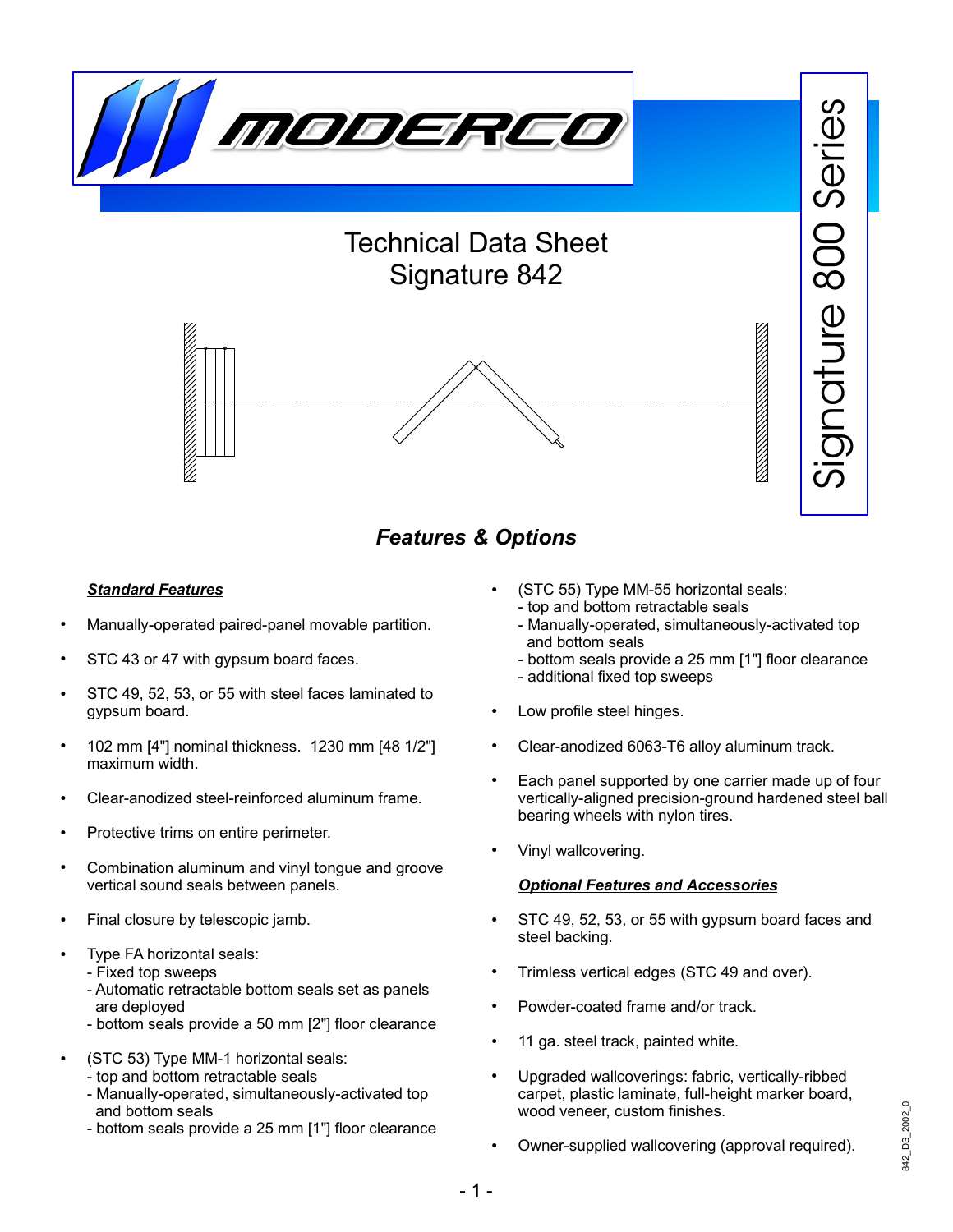

#### *Optional Features and Accessories (cont'd)*

- Final closure by hinged closure panel.
- (STC 43 to 52) Type FM horizontal seals: - Fixed top sweeps
	- Manually-operated bottom seals
	- bottom seals provide a floor clearance of 25 mm [1"], 38 mm [1 1/2"], 50 mm [2"], 64 mm [2 1/2"], or 102 mm [4"]
- (STC 43 to 52) Type MM horizontal seals:
	- top and bottom retractable seals - Manually-operated, simultaneously-activated top
	- and bottom seals - bottom seals provide a floor clearance of 25 mm [1"], 38 mm [1 1/2"], 50 mm [2"], 64 mm [2 1/2"], or 102 mm [4"]
- (STC 43 to 52) Type AA horizontal seals:
	- top and bottom retractable seals
	- simultaneously-activated Automatic top and bottom seals
	- bottom seals provide a floor clearance of 38 mm [1 1/2"]
	- simultaneous operation of telescopic closure and seals of last panel / last pair of panels (also available on partitions with type MM-1.5 horizontal seals)
- ADA-compliant pass door with flush pulls and roller latch.
- Door options:
	- concealed automatic closer
	- window frame
	- door viewer
	- panic bar
	- panic bar with lockable lever
	- self-luminescent exit sign with red (standard) or green (optional) faceplate \*
	- "running man" self-luminescent exit sign with green faceplate \*
	- deadbolt lock \*

*(\* An exit sign and a deadbolt lock will not be installed together on the same door.)*

- Inset white marker boards / chalk boards / natural cork tack boards.
- Eraser boxes / chalk trays
- Acoustical or non-acoustical pocket door.
- UL/ULC-listed 1 hour fire-rating (requires type MM-1, MM-1.5, or MM-2 horizontal seals).

*Horizontal Seals*



#### **Type FA** Floor clearance : 50 mm [2"] Operating tolerances : +0 mm / -38 mm [+0" / -1 1/2"]

# 842\_DS\_2002\_0342\_DS\_2002\_0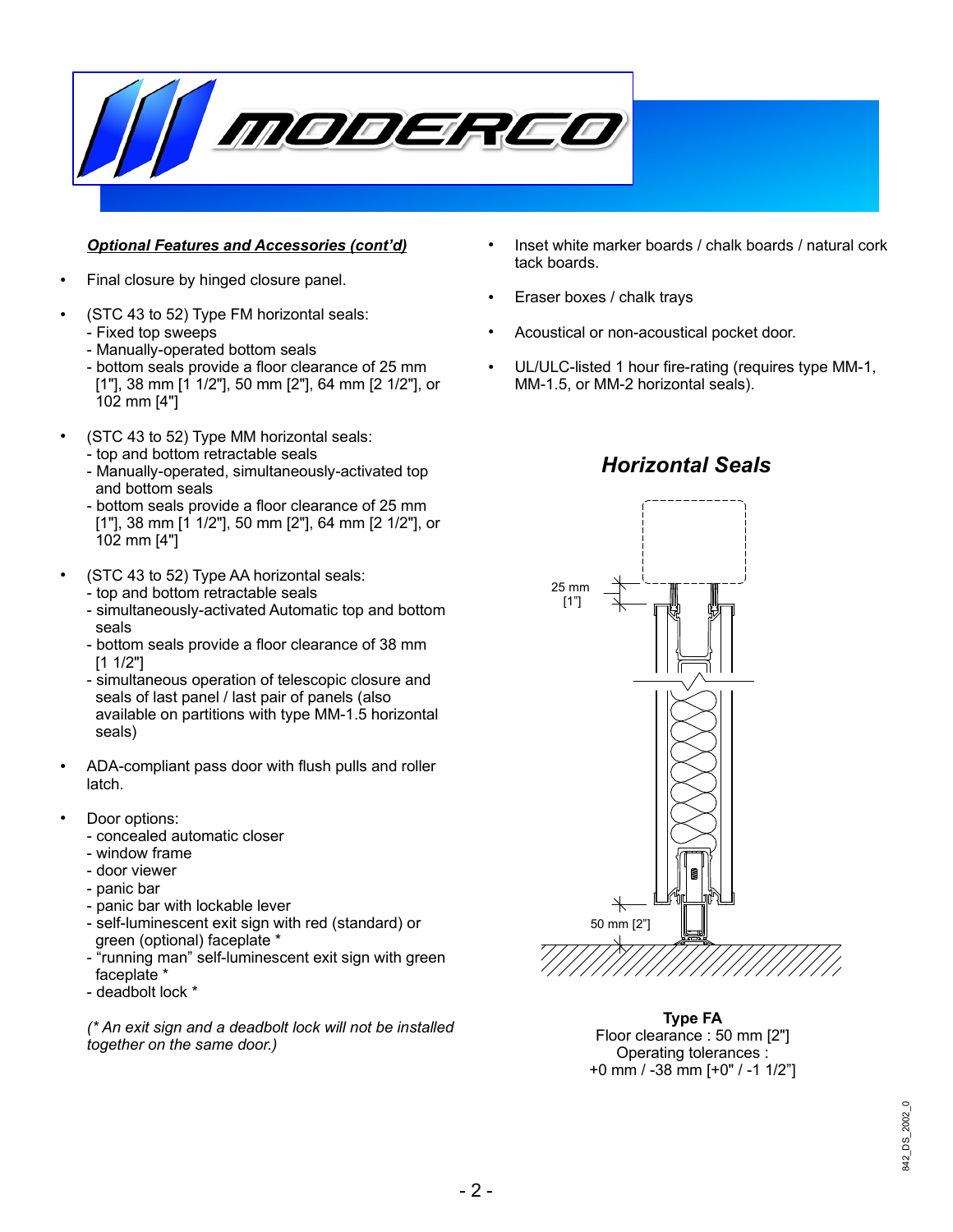

*Horizontal Seals (cont'd)*



**Type FM-1** Floor clearance : 25 mm [1"] Operating tolerances : +0 mm / -15 mm [+0" / -5/8"]

#### **Type FM-1.5**

Floor clearance : 38 mm [1 1/2"] Operating tolerances : +0 mm / -19 mm [+0" / -3/4"]

#### **Type FM-2**

Floor clearance : 50 mm [2"] Operating tolerances : +0 mm / -25 mm [+0" / -1"]

#### **Type FM-2.5**

Floor clearance : 64 mm [2 1/2"] Operating tolerances : +0 mm / -38 mm [+0" / -1 1/2"]

**Type FM-4** Floor clearance : 102 mm [4"] Operating tolerances : +0 mm / -64 mm [+0" / -2 1/2"]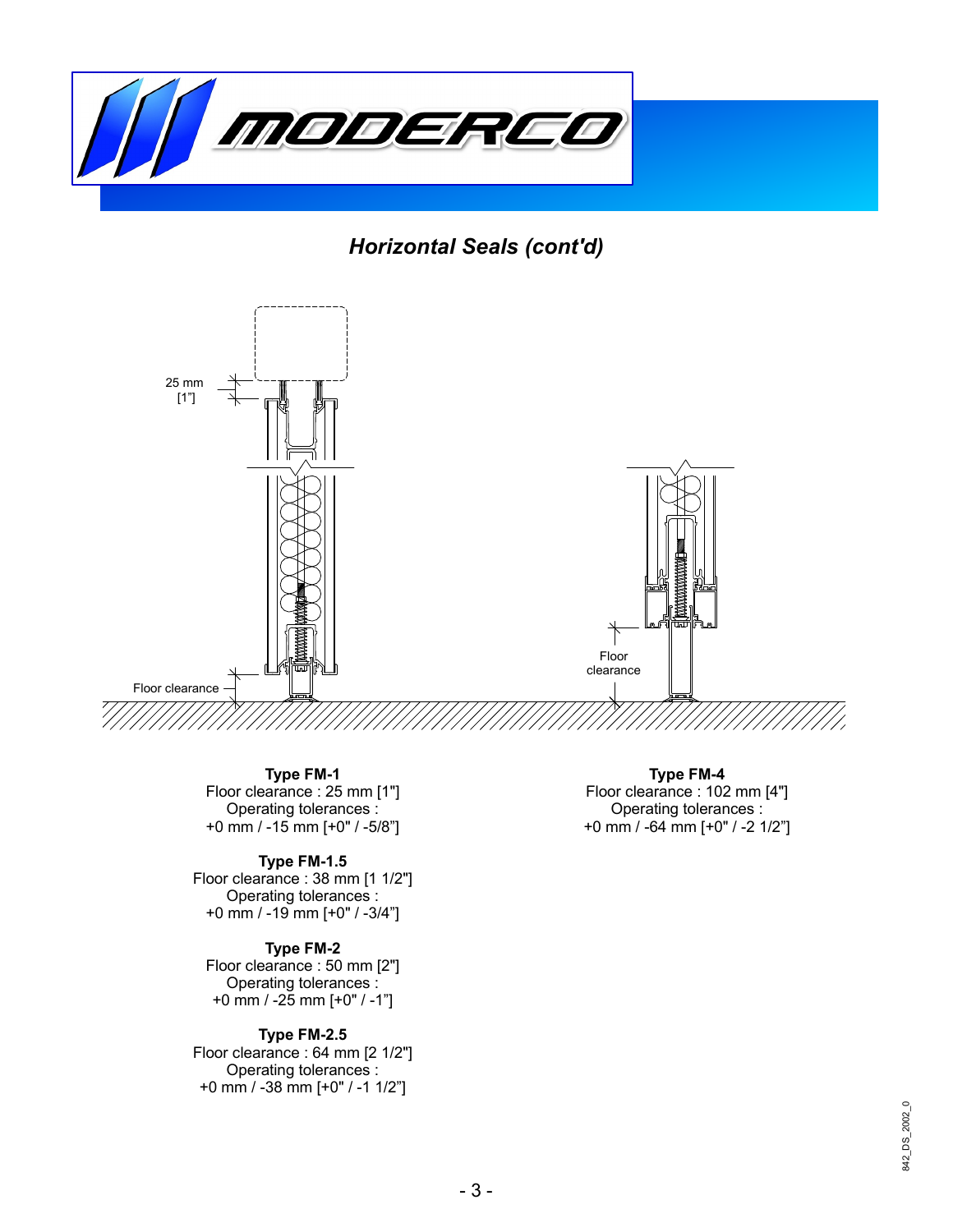

*Horizontal Seals (cont'd)*



**Type MM-1** Floor clearance : 25 mm [1"] Operating tolerances : +0 mm / -15 mm [+0" / -5/8"]

#### **Type MM-1.5**

Floor clearance : 38 mm [1 1/2"] Operating tolerances : +0 mm / -19 mm [+0" / -3/4"]

#### **Type MM-2**

Floor clearance : 50 mm [2"] Operating tolerances : +0 mm / -25 mm [+0" / -1"]

#### **Type MM-2.5**

Floor clearance : 64 mm [2 1/2"] Operating tolerances : +0 mm / -38 mm [+0" / -1 1/2"]

**Type MM-4** Floor clearance : 102 mm [4"] Operating tolerances : +0 mm / -64 mm [+0" / -2 1/2"]

# 842\_DS\_2002\_0 842\_DS\_2002\_0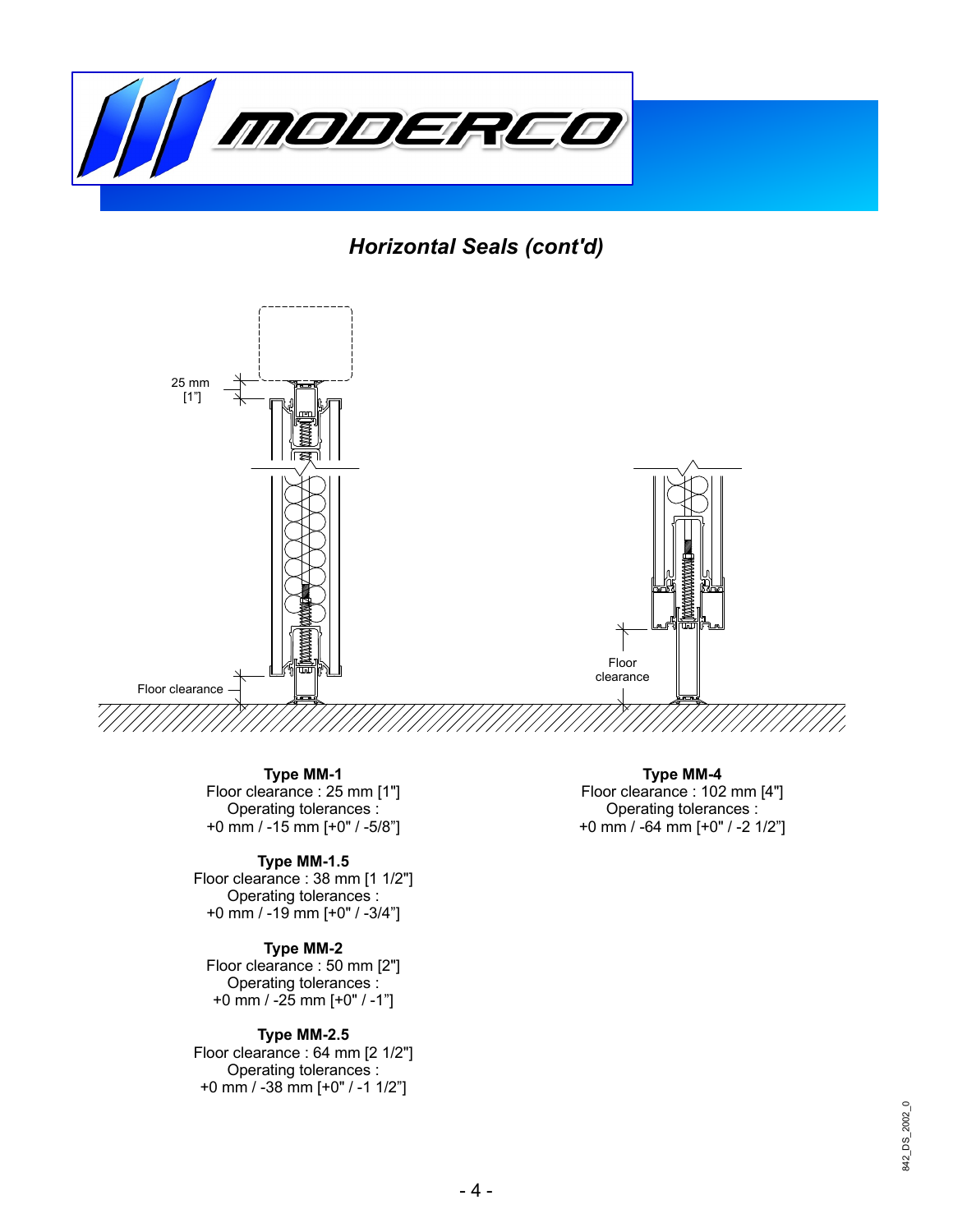

*Horizontal Seals (cont'd)*



+0 mm / -15 mm [+0" / -5/8"]



**Type AA** Floor clearance : 38 mm [1 1/2"] Operating tolerances : +0 mm / -19 mm [+0" / -3/4"]



- 2- Double pass doors
- 3- Single pass door
- 4- Self-illuminated exit sign
- 6- Chalk tray
- 7- Eraser box
- 8- Hinged closure panel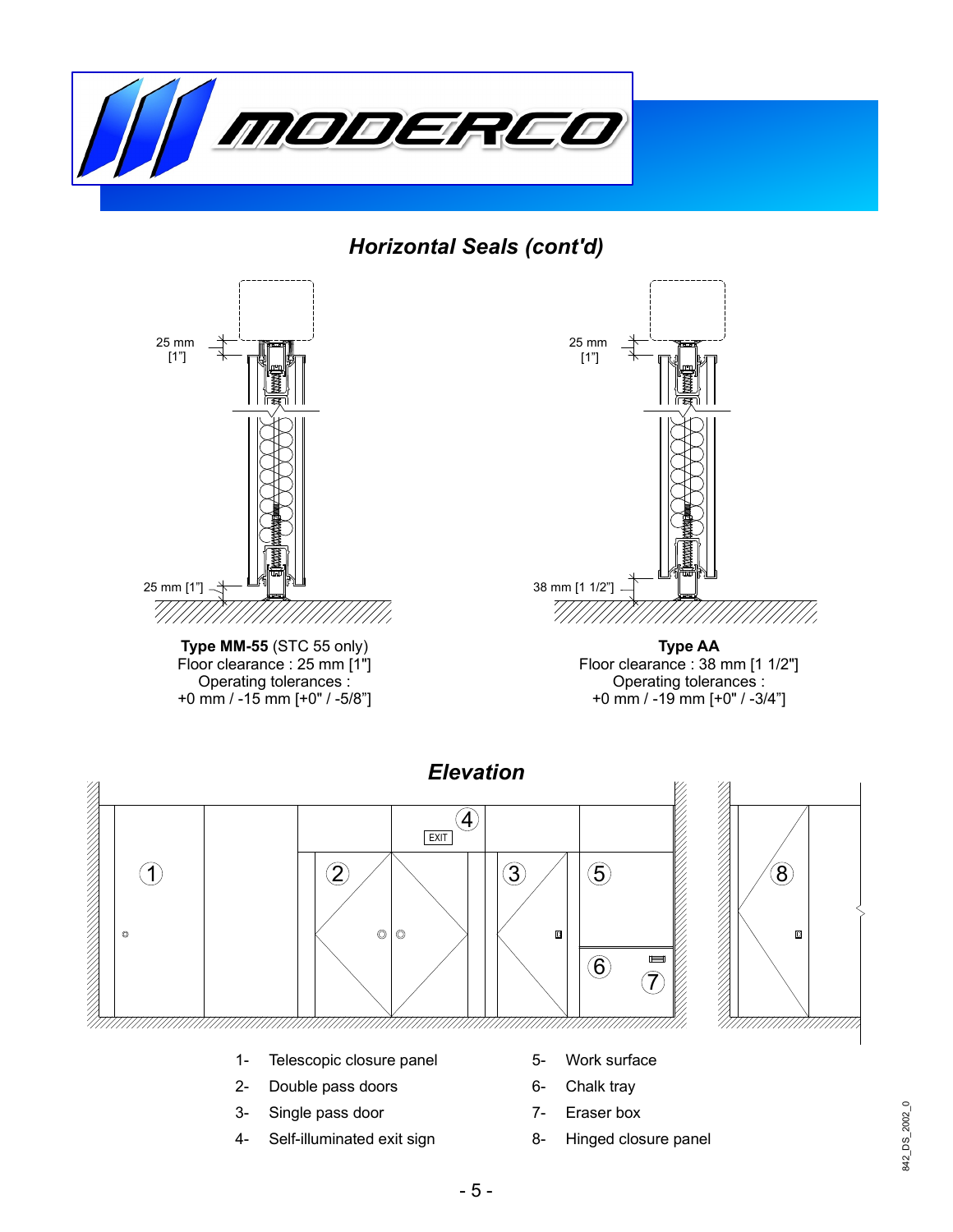

*Vertical Section*

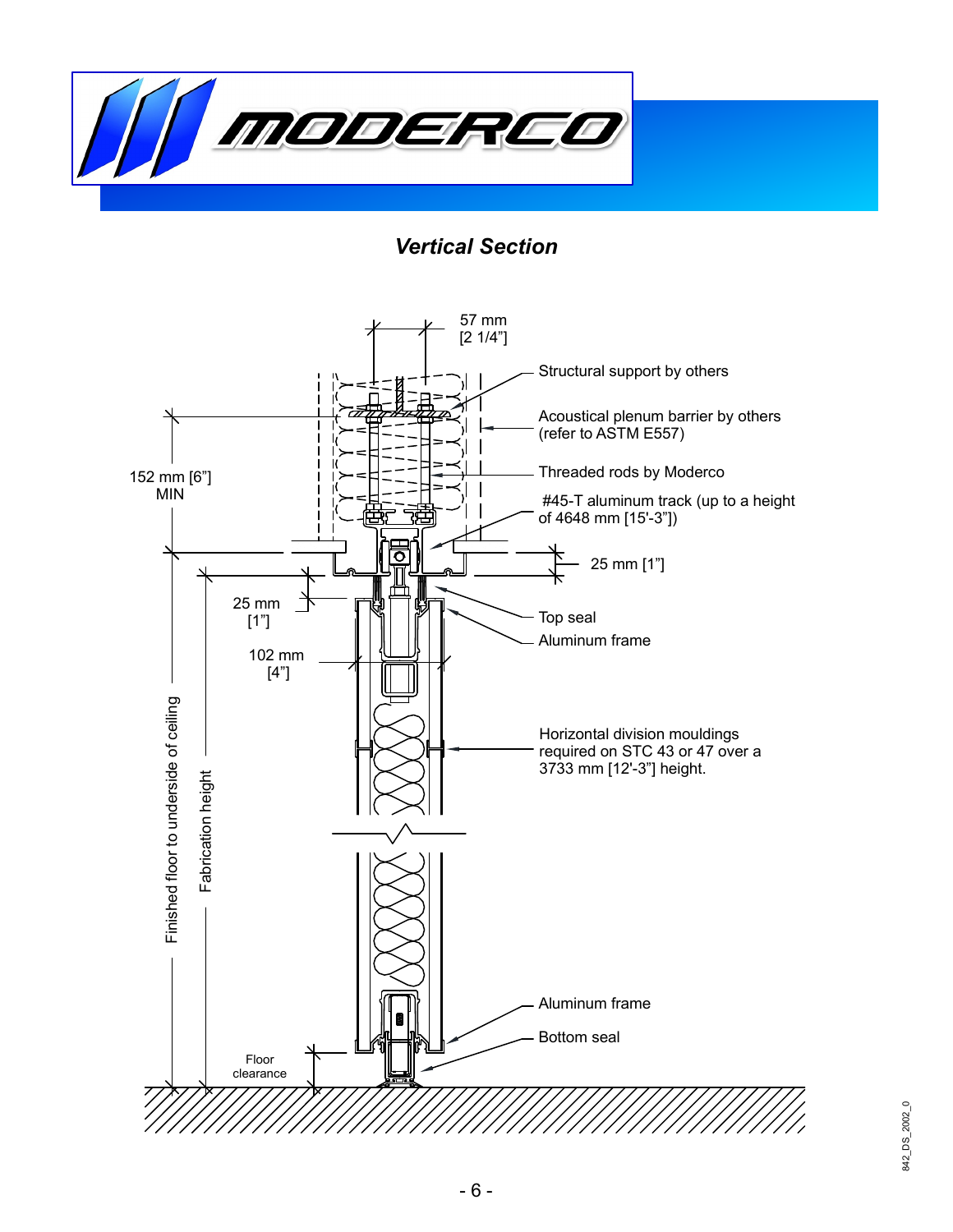

*Track Options*





Hanger bracket required for installations where the topmost nuts cannot be used for adjustment.



**#55-T aluminum track**

Standard for partitions from a height of 4648 mm [15'-3"] up to 6781 mm [22'-3"].

Optional for partitions up to 4648 mm [15'-3"].

Guide rail required for partitions over 4648 mm [15'-3"].



**#72 steel track with hanger bracket**

Optional for partitions up to 4648 mm [15'-3"].





842\_DS\_2002\_0 842\_DS\_2002\_0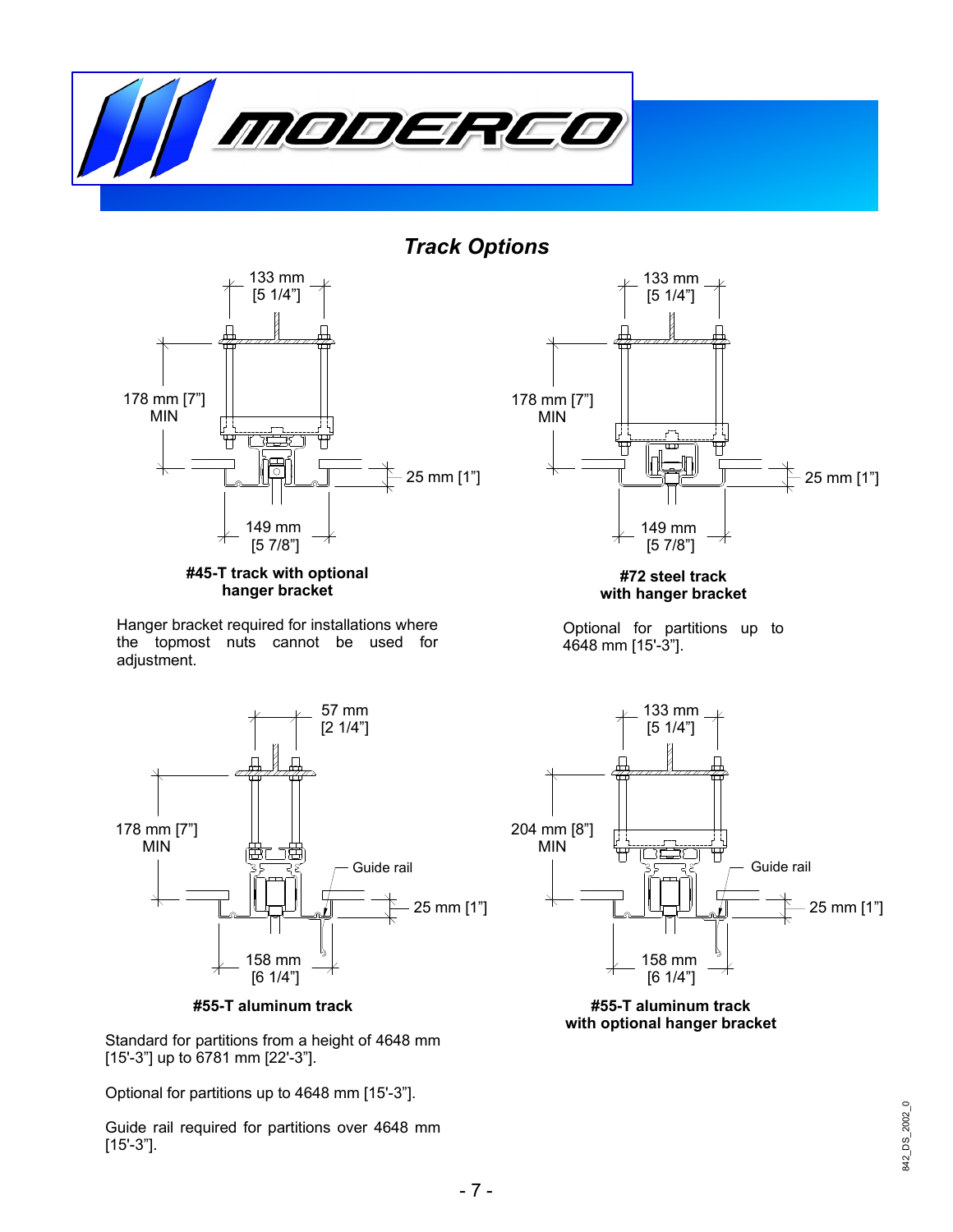

*Plan Views*



6

**Hinged closure panel**

610 mm [24"] MIN / 1067 mm [42"] MAX

 $2\!\!\times\!\!8)$   $(3$ 

. Hinged closure panel

5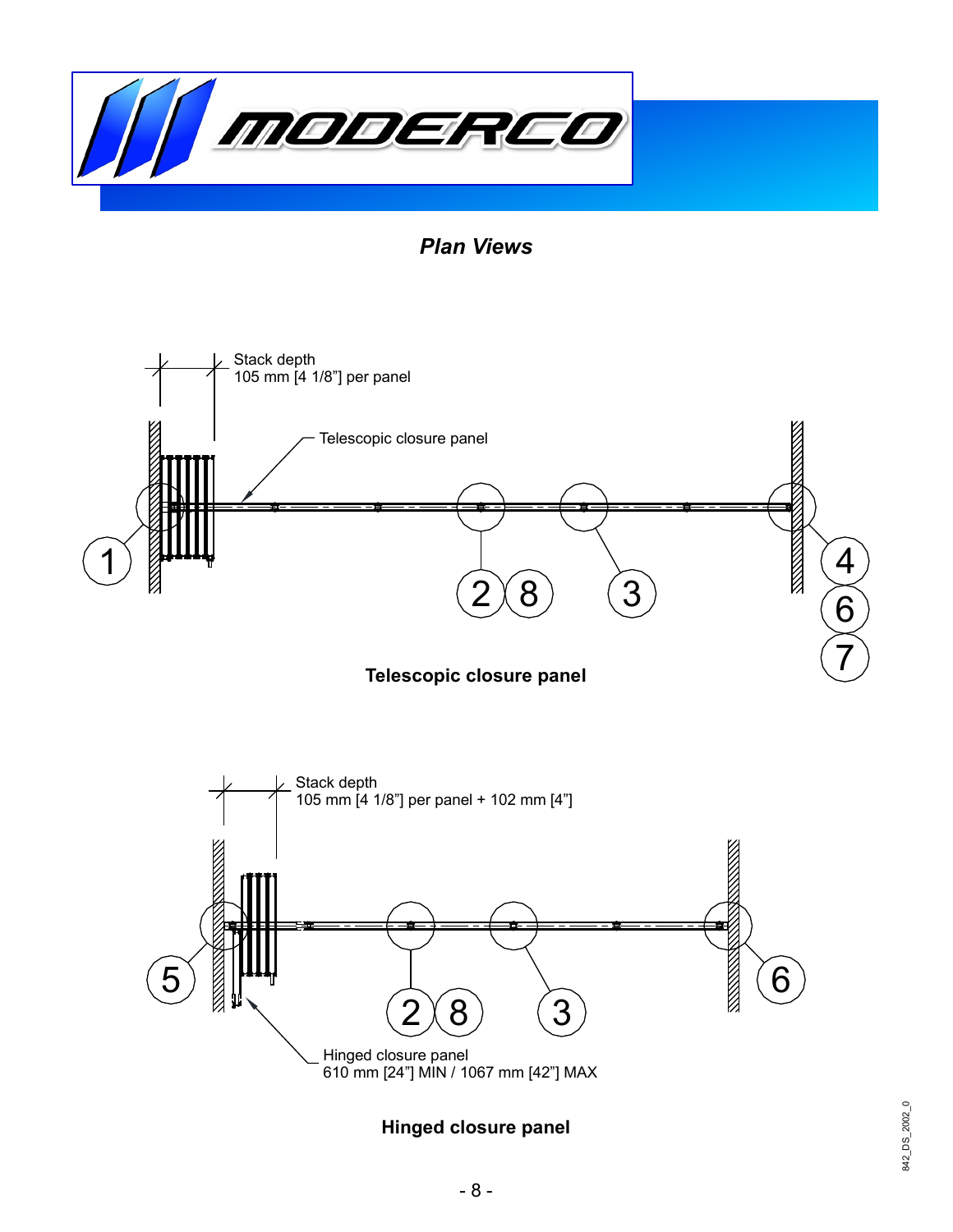

## *Horizontal Sections*

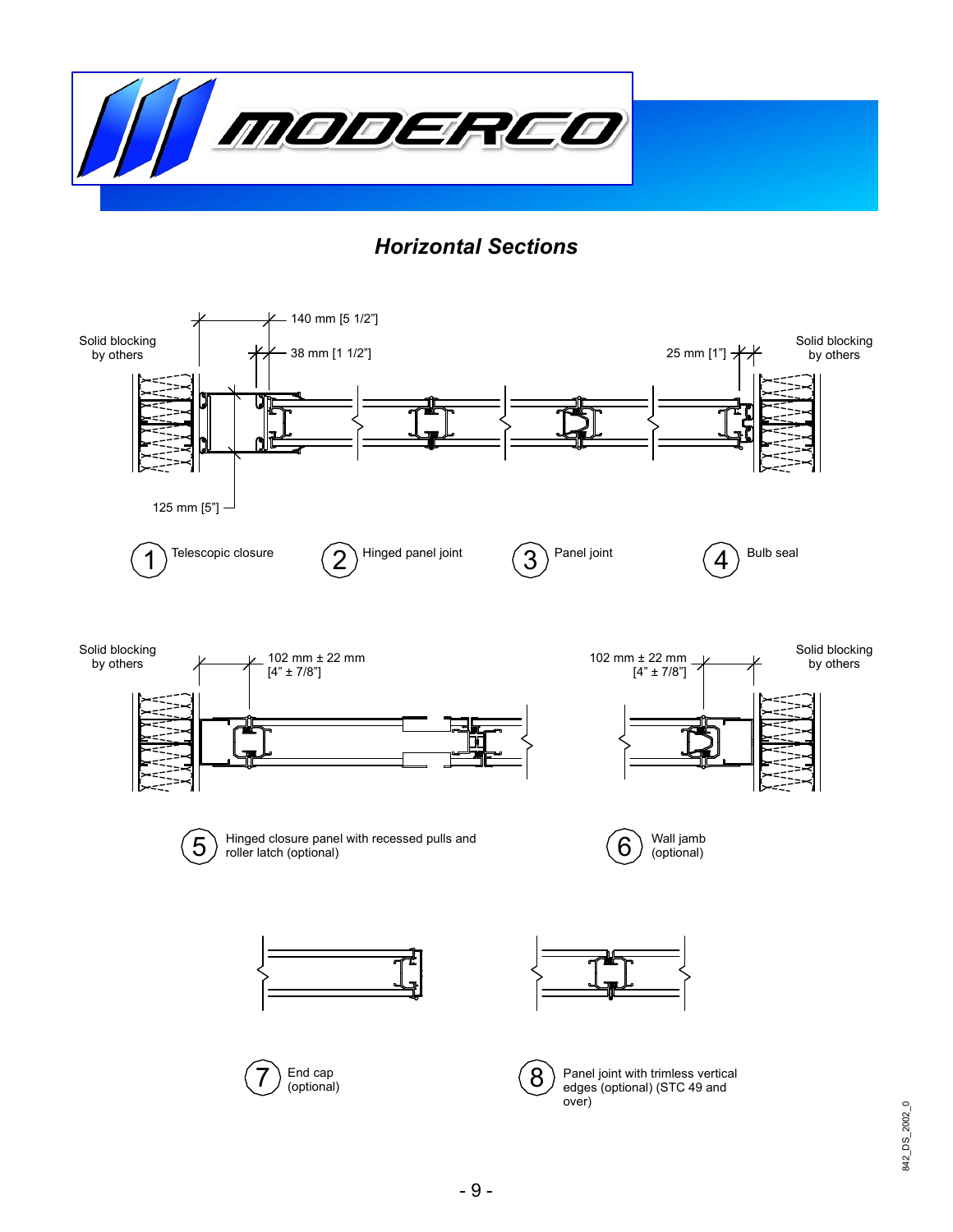

## *Typical Layouts*



### **Wall to wall – telescopic closure**



## **Wall to wall – hinged closure**